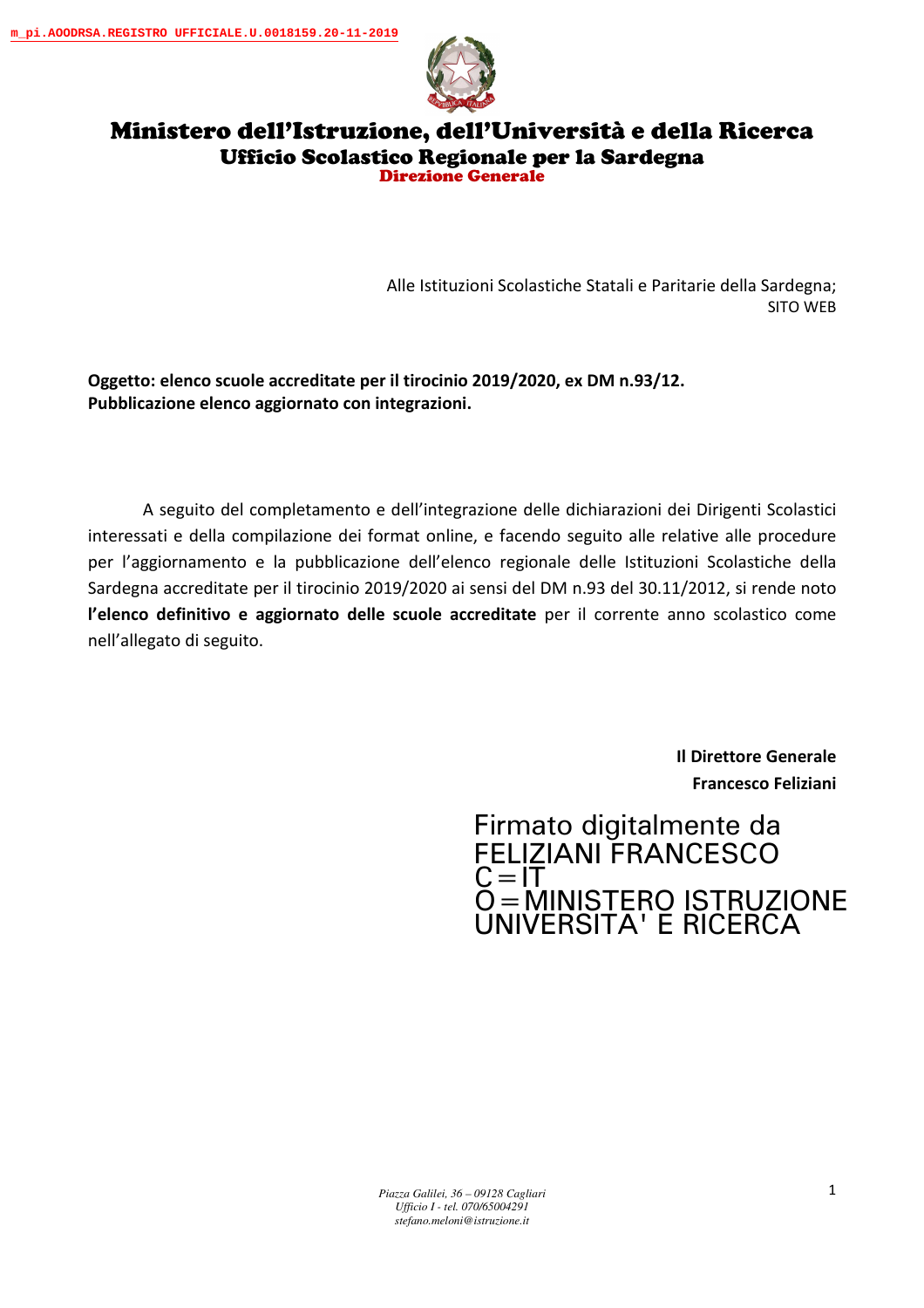## **USR SARDEGNA**

## **ELENCO SCUOLE ACCREDITATE PER TIROCINIO 2019/2020**

ordinate per comune

|    | Cod. mecc.        | Istituzione scolastica                     | Comune          |            |            | <b>TFA SFP SOST CLIL</b> |             |
|----|-------------------|--------------------------------------------|-----------------|------------|------------|--------------------------|-------------|
| 1  | <b>ORIC81800T</b> | IC ABBASANTA                               | ABBASANTA       |            | <b>SFP</b> |                          |             |
| 2  | <b>ORIC82100N</b> | <b>IC ALES</b>                             | <b>ALES</b>     |            | <b>SFP</b> |                          |             |
| 3  | <b>SSIC84600A</b> | <b>IC2 ALGHERO</b>                         | <b>ALGHERO</b>  |            |            | SOST                     |             |
| 4  | <b>SSIC84400P</b> | IC1 ALGHERO                                | <b>ALGHERO</b>  |            |            | SOST                     |             |
| 5  | <b>SSIC84500E</b> | IC3 ALGHERO                                | ALGHERO         |            | <b>SFP</b> | SOST                     |             |
| 6  | <b>SSIS01800A</b> | <b>IIS PIAZZA SULIS</b>                    | <b>ALGHERO</b>  |            |            | SOST CLIL                |             |
| 7  | SSIS027005        | <b>IIS FERMI</b>                           | <b>ALGHERO</b>  | <b>TFA</b> |            | SOST                     |             |
| 8  | <b>CAIC81300P</b> | IC "PIETRO LEO"                            | <b>ARBUS</b>    | <b>TFA</b> | <b>SFP</b> | <b>SOST</b>              |             |
| 9  | SSIC83200C        | IC1 ARZACHENA                              | ARZACHENA       | <b>TFA</b> | SFP        | <b>SOST</b> CLIL         |             |
| 10 | SSIC834004        | IC 2 ARZACHENA                             | ARZACHENA       |            | <b>SFP</b> | SOST                     |             |
| 11 | CAEE037009        | DD1                                        | <b>ASSEMINI</b> |            | <b>SFP</b> | <b>SOST</b>              | <b>CLIL</b> |
| 12 | CAEE038005        | D <sub>D</sub> <sub>2</sub>                | <b>ASSEMINI</b> |            | <b>SFP</b> | SOST                     | <b>CLIL</b> |
| 13 | CAMM031009        | SM "PASCOLI+NIVOLA"                        | <b>ASSEMINI</b> | <b>TFA</b> |            | SOST                     | <b>CLIL</b> |
| 14 | <b>NUIC86500X</b> | IC ATZARA                                  | <b>ATZARA</b>   |            | <b>SFP</b> |                          |             |
| 15 | <b>SSIC808OOG</b> | <b>IC BADESI</b>                           | <b>BADESI</b>   |            |            | SOST                     |             |
| 16 | OR1A03700N        | PARITARIA SACRA FAMIGLIA                   | <b>BOSA</b>     |            | <b>SFP</b> | SOST                     |             |
| 17 | <b>ORIC82800C</b> | <b>IC BOSA</b>                             | <b>BOSA</b>     | <b>TFA</b> | <b>SFP</b> | <b>SOST</b>              |             |
| 18 | <b>ORIS00800B</b> | IIS "G. A. PISCHEDDA"                      | <b>BOSA</b>     | <b>TFA</b> |            | <b>SOST</b>              |             |
| 19 | <b>SSIC80600X</b> | IC BUDDUSO'                                | <b>BUDDUSO'</b> | <b>TFA</b> |            |                          |             |
| 20 | <b>ORIC81400E</b> | <b>IC CABRAS</b>                           | <b>CABRAS</b>   | <b>TFA</b> | <b>SFP</b> | SOST                     |             |
| 21 | CA1A021004        | SCUOLA INFANZIA SALESIANA "INFANZIA LIETA" | <b>CAGLIARI</b> |            | <b>SFP</b> |                          |             |
| 22 | CA1A027003        | SCUOLA INFANZIA MEDAGLIA MIRACOLOSA        | <b>CAGLIARI</b> |            | <b>SFP</b> |                          |             |
| 23 | CA1A02800V        | NOSTRA SIGNORA DELLA MERCEDE               | <b>CAGLIARI</b> |            | <b>SFP</b> |                          |             |
| 24 | CA1A125008        | <b>UP SCHOOL</b>                           | <b>CAGLIARI</b> |            | <b>SFP</b> |                          |             |
| 25 | CA1E00800G        | SCUOLA PRIMARIA SALESIANA "INFANZIA LIETA" | <b>CAGLIARI</b> |            | <b>SFP</b> |                          |             |
| 26 | CA1E020006        | <b>CHATTERBOX PRIMARY</b>                  | <b>CAGLIARI</b> |            | <b>SFP</b> |                          | <b>CLIL</b> |
| 27 | CAEE017004        | <b>DD "IS MIRRIONIS"</b>                   | <b>CAGLIARI</b> |            | <b>SFP</b> | SOST                     |             |
| 28 | <b>CAEE09300N</b> | <b>DD17 VIA CASTIGLIONE</b>                | <b>CAGLIARI</b> |            | <b>SFP</b> |                          |             |
| 29 | CAEE09800R        | DD "LILLIU"                                | <b>CAGLIARI</b> |            | <b>SFP</b> | SOST                     |             |
| 30 | <b>CAIC81200V</b> | IC "RANDACCIO-TUVERI-DON MILANI"           | <b>CAGLIARI</b> | <b>TFA</b> |            | <b>SFP SOST</b>          |             |
| 31 | CAIC854001        | IC "COLOMBO"                               | <b>CAGLIARI</b> | <b>TFA</b> |            | SFP SOST                 |             |
| 32 | CAIC86400G        | IC PIRRI CAGLIARI                          | <b>CAGLIARI</b> |            | <b>SFP</b> | SOST                     |             |
| 33 | CAIC86800V        | IC VIA STOCCOLMA                           | <b>CAGLIARI</b> | <b>TFA</b> | <b>SFP</b> | SOST                     |             |
| 34 | CAIC87000V        | IC MULINU BECCIU "MAMELI"                  | <b>CAGLIARI</b> |            | <b>SFP</b> |                          |             |
| 35 | CAIC89300G        | <b>IC SANTA CATERINA</b>                   | CAGLIARI        | <b>TFA</b> | <b>SFP</b> |                          |             |
| 36 | CAIS00200C        | <b>IIS AZUNI</b>                           | <b>CAGLIARI</b> |            |            | SOST                     |             |
| 37 | CAIS02300D        | <b>IIS BUCCARI MARCONI</b>                 | <b>CAGLIARI</b> |            |            | SOST                     |             |
| 38 | CAIS026001        | IIS "DE SANCTIS-DELEDDA"                   | <b>CAGLIARI</b> | <b>TFA</b> |            | SOST                     | <b>CLIL</b> |
| 39 | CAMM002009        | SM "ALFIERI + CONSERVATORIO"               | <b>CAGLIARI</b> | <b>TFA</b> |            | SOST                     |             |
| 40 | CAMM008008        | SM "U. FOSCOLO"                            | <b>CAGLIARI</b> | <b>TFA</b> |            | <b>SOST</b>              |             |
| 41 | CAMM202003        | CPIA 1                                     | CAGLIARI        | <b>TFA</b> | <b>SFP</b> | SOST                     |             |
| 42 | CAPC03000V        | LICEO CLASSICO "G.M. DETTORI"              | <b>CAGLIARI</b> | <b>TFA</b> |            |                          | <b>CLIL</b> |
| 43 | CAPC0500004       | LICEO CLASSICO SIOTTO PINTOR               | CAGLIARI        | <b>TFA</b> |            | SOST                     |             |
| 44 | CAPM02000C        | ISTITUTO MAGISTRALE "D'ARBOREA"            | <b>CAGLIARI</b> |            |            | SOST                     |             |
| 45 | CAPS13000V        | LICEO CLASS-SCIENT. "EUCLIDE"              | <b>CAGLIARI</b> | <b>TFA</b> |            | SOST                     |             |
| 46 | CARF010003        | <b>IIS PERTINI</b>                         | CAGLIARI        | <b>TFA</b> |            | SOST                     |             |
| 47 | CARI010002        | IPSIA "MEUCCI"                             | <b>CAGLIARI</b> | <b>TFA</b> |            | SOST CLIL                |             |
| 48 | CATD220001        | <b>ITE MARTINI</b>                         | <b>CAGLIARI</b> |            |            | SOST                     |             |
| 49 | SSIC826005        | IC "INES GIAGHEDDU"                        | CALANGIANUS     |            |            | TFA SFP SOST CLIL        |             |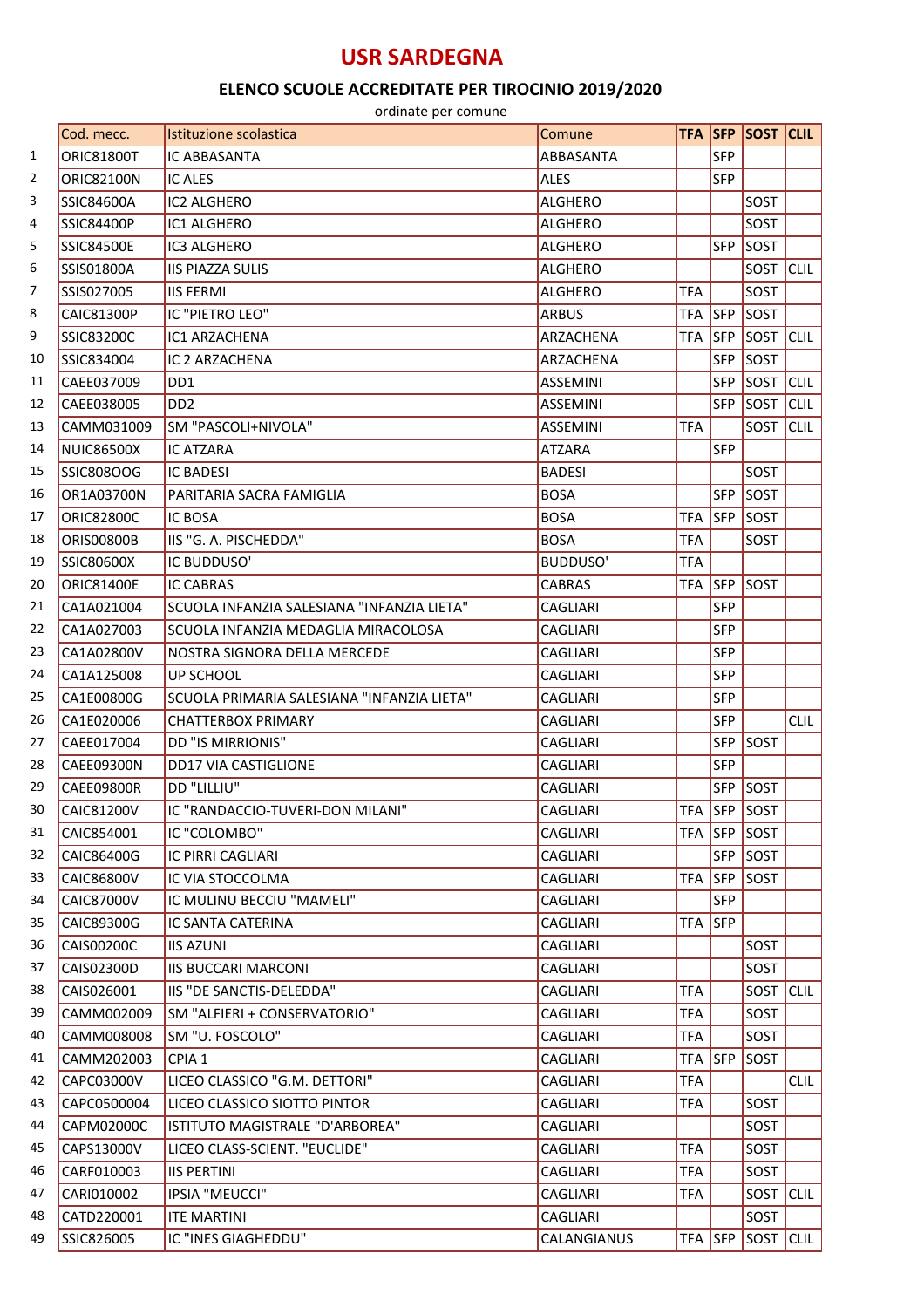| 50  | CAEE039001        | DD1                           | <b>CAPOTERRA</b>      |            | <b>SFP</b> | SOST        |             |
|-----|-------------------|-------------------------------|-----------------------|------------|------------|-------------|-------------|
| 51  | CAEE088006        | DD <sub>2</sub>               | <b>CAPOTERRA</b>      |            | <b>SFP</b> |             |             |
| 52  | <b>CAIC87100P</b> | IC "SATTA"                    | <b>CARBONIA</b>       |            | <b>SFP</b> | SOST        |             |
| 53  | <b>CAIC87600T</b> | IC "DELEDDA PASCOLI"          | <b>CARBONIA</b>       | <b>TFA</b> | <b>SFP</b> | SOST        |             |
| 54  | <b>CARI04000T</b> | <b>IPIA "LOI"</b>             | <b>CARBONIA</b>       | <b>TFA</b> |            | SOST        |             |
| 55  | <b>SSIC81100B</b> | IC "D'ARBOREA"                | CASTELSARDO           | <b>TFA</b> | <b>SFP</b> | SOST        |             |
| 56  | <b>CAIC84300E</b> | IC "DA VINCI"                 | DECIMOMANNU           |            | <b>SFP</b> | SOST        | <b>CLIL</b> |
| 57  | <b>CAIC84200P</b> | IC "GRAMSCI"                  | DECIMOPUTZU           | <b>TFA</b> | <b>SFP</b> | SOST        | <b>CLIL</b> |
| 58  | <b>CAIC87800D</b> | IC DOLIANOVA                  | <b>DOLIANOVA</b>      |            |            | SOST        |             |
| 59  | CAIC875002        | IC "MELONI"                   | <b>DOMUSNOVAS</b>     |            | <b>SFP</b> | SOST        |             |
| 60  | NUIC871007        | IC "G.M. GISELLU"             | <b>DORGALI</b>        | <b>TFA</b> | <b>SFP</b> | SOST        | <b>CLIL</b> |
| 61  | <b>CAIC84400A</b> | IC "MONS. SABA"               | <b>ELMAS</b>          | <b>TFA</b> | SFP        | SOST        | <b>CLIL</b> |
| 62  | NUIC880002        | IC FONNI - MAMOIADA           | <b>FONNI</b>          | <b>TFA</b> | <b>SFP</b> | <b>SOST</b> | <b>CLIL</b> |
| 63  | NUIC821006        | <b>IC GAVOI</b>               | GAVOI                 | <b>TFA</b> | <b>SFP</b> | <b>SOST</b> |             |
| 64  | ORIC82200D        | IC GHILARZA                   | <b>GHILARZA</b>       |            | <b>SFP</b> |             |             |
| 65  | CAIC808007        | IC "SAN GIOVANNI BOSCO"       | <b>GONNOSFANADIGA</b> |            | <b>SFP</b> | SOST        |             |
| 66  | CAIC82800C        | IC "GAETANO CIMA"             | <b>GUASILA</b>        | <b>TFA</b> | <b>SFP</b> | SOST        |             |
| 67  | CAEE046004        | <b>DD GUSPINI</b>             | <b>GUSPINI</b>        |            | <b>SFP</b> | SOST        |             |
| 68  | <b>CAIC88400R</b> | IC "FERMI+DA VINCI"           | <b>GUSPINI</b>        | <b>TFA</b> | <b>SFP</b> | SOST        |             |
| 69  | CAIS009007        | IIS "M. BUONARROTI"           | <b>GUSPINI</b>        | <b>TFA</b> |            | SOST        | <b>CLIL</b> |
| 70  | CAIS02200N        | IIS "A. VOLTA"                | <b>GUSPINI</b>        | <b>TFA</b> |            | SOST        |             |
| 71  | CAIC887008        | IC "NIVOLA"                   | <b>IGLESIAS</b>       | <b>TFA</b> | <b>SFP</b> | SOST        |             |
| 72  | CAIC888004        | IC D'ARBOREA                  | <b>IGLESIAS</b>       | <b>TFA</b> | <b>SFP</b> | SOST        | <b>CLIL</b> |
| 73  | <b>CAIC88900X</b> | IC "ALLORI"                   | <b>IGLESIAS</b>       | <b>TFA</b> | SFP        | SOST        |             |
| 74  | <b>CAIS02700R</b> | IIS "G. ASPRONI" - "E. FERMI" | <b>IGLESIAS</b>       | <b>TFA</b> |            | SOST        | <b>CLIL</b> |
| 75  | <b>CARIO2000L</b> | <b>IPIA FERRARIS</b>          | <b>IGLESIAS</b>       |            |            | SOST        |             |
| 76  | <b>NUIC83200L</b> | IC "DELEDDA"                  | <b>ILBONO</b>         |            | <b>SFP</b> | SOST        |             |
| 77  | NUIC830001        | IC SORO-DELITALA IRGOLI       | <b>IRGOLI</b>         |            |            | SOST        |             |
| 78  | CAIC8AB00V        | <b>IC ISILI</b>               | <b>ISILI</b>          | <b>TFA</b> | <b>SFP</b> | SOST CLIL   |             |
| 79  | SSIC83600Q        | <b>IC ITTIRI</b>              | <b>ITTIRI</b>         | <b>TFA</b> | <b>SFP</b> | <b>SOST</b> |             |
| 80  | <b>NUIC86000R</b> | <b>IC JERZU</b>               | <b>JERZU</b>          | <b>TFA</b> | <b>SFP</b> | SOST        |             |
| 81  | SSIC833008        | IC LA MADDALENA               | LA MADDALENA          | <b>TFA</b> | <b>SFP</b> | SOST        | <b>CLIL</b> |
| 82  | <b>NUIC86700G</b> | IC2 "BINNA DALMASSO"          | <b>MACOMER</b>        |            |            | SOST        |             |
| 83  | <b>NUIC872003</b> | IC1 "GIANNINO CARIA"          | <b>MACOMER</b>        | <b>TFA</b> | <b>SFP</b> | <b>SOST</b> | <b>CLIL</b> |
| 84  | NUPS010009        | LICEO "G.GALILEI"             | <b>MACOMER</b>        |            |            | SOST        |             |
| 85  | <b>CAIC80700B</b> | IC MARACALAGONIS              | <b>MARACALAGONIS</b>  | <b>TFA</b> | SFP        | SOST        |             |
| 86  | ORIC810007        | IC MARRUBIU                   | <b>MARRUBIU</b>       | <b>TFA</b> | <b>SFP</b> | SOST        | <b>CLIL</b> |
| 87  | <b>ORIC81900N</b> | IC MOGORO                     | <b>MOGORO</b>         | <b>TFA</b> | <b>SFP</b> | <b>SOST</b> | <b>CLIL</b> |
| 88  | <b>CAIC87200E</b> | IC MONASTIR                   | <b>MONASTIR</b>       | <b>TFA</b> | <b>SFP</b> | SOST        | <b>CLIL</b> |
| 89  | CA1E013003        | MONUMENTO AI CADUTI           | MONSERRATO            |            | <b>SFP</b> |             |             |
| 90  | CAIC879009        | $ICn.1-2$                     | MONSERRATO            | <b>TFA</b> | <b>SFP</b> | SOST CLIL   |             |
| 91  | CAIC83400Q        | IC "DANTE ALIGHIERI"          | <b>MURAVERA</b>       | <b>TFA</b> | <b>SFP</b> | SOST        | <b>CLIL</b> |
| 92  | <b>NUIC83200L</b> | CPIA3 NUORO                   | <b>NUORO</b>          |            | <b>SFP</b> | <b>SOST</b> |             |
| 93  | <b>NUIC87300V</b> | IC1 "F. PODDA"                | <b>NUORO</b>          |            |            | SOST        |             |
| 94  | NUIC87400P        | IC2 "P. BORROTZU"             | <b>NUORO</b>          |            | <b>SFP</b> | SOST        |             |
| 95  | <b>NUIC87500E</b> | IC3 MACCIONI                  | <b>NUORO</b>          | <b>TFA</b> | <b>SFP</b> | SOST        | <b>CLIL</b> |
| 96  | NUIC87600A        | IC4 "MONTE GURTEI"            | <b>NUORO</b>          |            |            | SOST        |             |
| 97  | NUIS00300R        | IIS "F. CIUSA"                | <b>NUORO</b>          |            |            | SOST        |             |
| 98  | NUPM03000G        | LICEO SC. UMANE "SATTA"       | <b>NUORO</b>          | <b>TFA</b> | <b>SFP</b> | SOST        |             |
| 99  | CAIC8AC00P        | IC " L.PITZALIS"              | <b>NURRI</b>          | <b>TFA</b> | <b>SFP</b> | SOST        |             |
| 100 | SSEE02500B        | DD1                           | <b>OLBIA</b>          | <b>TFA</b> | <b>SFP</b> | <b>SOST</b> |             |
| 101 | SSEE027003        | DD <sub>3</sub>               | <b>OLBIA</b>          |            | <b>SFP</b> | <b>SOST</b> |             |
|     | 102 SSEE05200Q    | DD4                           | <b>OLBIA</b>          | <b>TFA</b> | <b>SFP</b> | SOST        |             |
|     | 103 SSIS01100G    | <b>IIS AMSICORA</b>           | OLBIA                 |            |            | SOST        |             |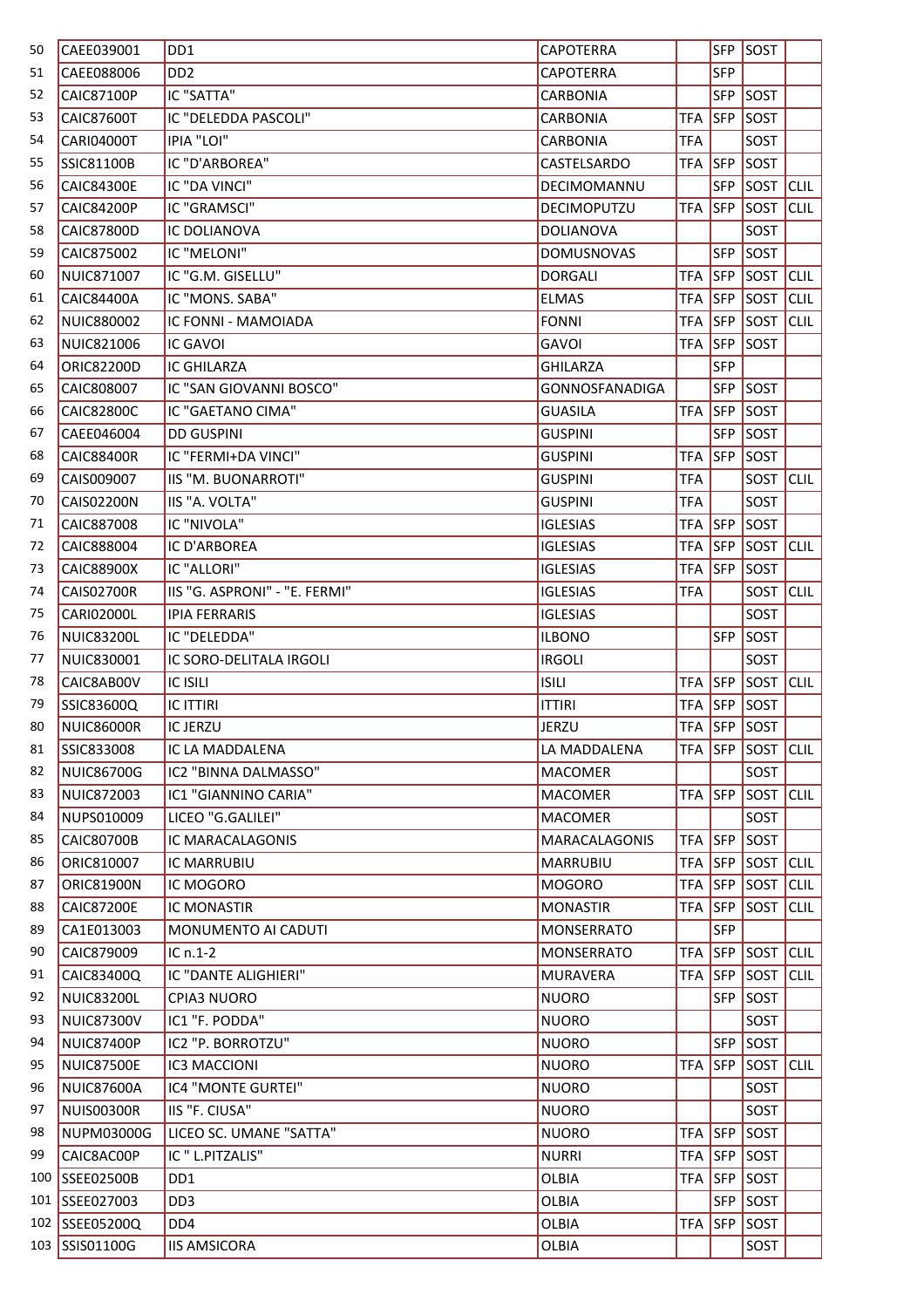| 104 | <b>SSMM02800T</b> | <b>SM DIAZ</b>                   | <b>OLBIA</b>          | <b>TFA</b> | <b>SFP</b> | SOST        | <b>CLIL</b> |
|-----|-------------------|----------------------------------|-----------------------|------------|------------|-------------|-------------|
| 105 | SSPS05000G        | LICEO MOSSA                      | <b>OLBIA</b>          | <b>TFA</b> |            | SOST        | <b>CLIL</b> |
| 106 | <b>SSTD09000T</b> | <b>ITC PANEDDA</b>               | OLBIA                 | <b>TFA</b> |            |             |             |
| 107 | <b>NUIC82300T</b> | <b>IC ORANI</b>                  | <b>ORANI</b>          |            |            | SOST        |             |
| 108 | <b>NUIC83200L</b> | IC ORGOSOLO                      | <b>ORGOSOLO</b>       |            | <b>SFP</b> | <b>SOST</b> |             |
| 109 | OR1E00100R        | MADRE TERESA QUARANTA S. COSTATO | ORISTANO              |            | <b>SFP</b> |             |             |
| 110 | <b>ORIC82000T</b> | IC <sub>1</sub>                  | ORISTANO              | <b>TFA</b> | <b>SFP</b> | SOST        |             |
| 111 | ORIC825001        | IC <sub>2</sub>                  | ORISTANO              | <b>TFA</b> | <b>SFP</b> | SOST        | <b>CLIL</b> |
| 112 | <b>ORIC82600R</b> | IC <sub>3</sub>                  | <b>ORISTANO</b>       | <b>TFA</b> | <b>SFP</b> | SOST        | <b>CLIL</b> |
| 113 | <b>ORIC82700L</b> | IC4                              | ORISTANO              | <b>TFA</b> | SFP        | SOST        |             |
| 114 | ORIS009007        | IIS "DON DEODATO MELONI"         | ORISTANO              | <b>TFA</b> |            | SOST        |             |
| 115 | ORIS012003        | IIS "MARIANO IV D'ARBOREA"       | <b>ORISTANO</b>       | <b>TFA</b> |            | SOST        |             |
| 116 | ORTF01000V        | ITIS "OTHOCA"                    | ORISTANO              | <b>TFA</b> |            | SOST        |             |
| 117 | <b>NUIC877006</b> | IC "G.A. MUGGIANU"               | <b>OROSEI</b>         |            |            | SOST        |             |
| 118 | SSIC813003        | IC "GRAMSCI"                     | OSSI                  | <b>TFA</b> | SFP        | SOST        | <b>CLIL</b> |
| 119 | SSIC848002        | <b>IC OZIERI</b>                 | <b>OZIERI</b>         | <b>TFA</b> | <b>SFP</b> | SOST        |             |
| 120 | SSIS02400N        | <b>IIS SEGNI</b>                 | <b>OZIERI</b>         |            |            | SOST        |             |
| 121 | SSIC805004        | IC "A.COMPAGNONE"                | PALAU                 |            | <b>SFP</b> | <b>SOST</b> | <b>CLIL</b> |
| 122 | SSIC800001        | IC "SATTA-FAIS"                  | <b>PERFUGAS</b>       | <b>TFA</b> | <b>SFP</b> | SOST        | <b>CLIL</b> |
| 123 | SSIC842003        | IC <sub>2</sub>                  | PORTO TORRES          |            |            | SOST        |             |
| 124 | SSIS00400C        | IIS "M. PAGLIETTI"               | PORTO TORRES          | <b>TFA</b> |            | SOST        | <b>CLIL</b> |
| 125 | SSIC841007        | IC <sub>1</sub>                  | PORTO TORRES          |            | <b>SFP</b> | <b>SOST</b> | <b>CLIL</b> |
| 126 | CAIC845006        | IC "B.CROCE"                     | PULA                  | <b>TFA</b> | <b>SFP</b> | <b>SOST</b> |             |
| 127 | <b>CAIC89800P</b> | IC6 QUARTU                       | QUARTU                | <b>TFA</b> | SFP        | SOST        |             |
| 128 | CAIS01600A        | <b>IIS LEVI</b>                  | QUARTU                | <b>TFA</b> |            | SOST        |             |
| 129 | CAIC882005        | IC <sub>1</sub>                  | QUARTU S.E.           | <b>TFA</b> | <b>SFP</b> | SOST        |             |
| 130 | CAIC89700V        | IC <sub>2</sub>                  | QUARTU S.E.           |            | <b>SFP</b> | SOST        |             |
| 131 | <b>CAIC89900E</b> | IC4                              | <b>QUARTU S.E.</b>    | <b>TFA</b> | <b>SFP</b> | SOST        |             |
| 132 | CAIS017006        | IIS "G. BROTZU"                  | QUARTU S.E.           | <b>TFA</b> |            | SOST        |             |
| 133 | <b>CAIC87300A</b> | IC "ERMANNO CORTIS"              | QUARTUCCIU            | <b>TFA</b> | <b>SFP</b> | SOST        |             |
| 134 | CAIS024009        | IIS "MARCONI-LUSSU"              | <b>SAN GAVINO</b>     | <b>TFA</b> |            | SOST CLIL   |             |
|     | 135 CAIC86300Q    | IC SAN GAVINO                    | <b>SAN GAVINO</b>     | <b>TFA</b> | <b>SFP</b> | <b>SOST</b> |             |
| 136 | CAIC84100V        | IC "G. DELEDDA"                  | <b>SAN SPERATE</b>    | <b>TFA</b> | <b>SFP</b> | SOST        |             |
| 137 | ORIC81200V        | IC SAN VERO MILIS                | <b>SAN VERO MILIS</b> | TFA        | <b>SFP</b> | <b>SOST</b> |             |
| 138 | CAIC83900V        | <b>IC SANLURI</b>                | SANLURI               | <b>TFA</b> | <b>SFP</b> | SOST        | <b>CLIL</b> |
|     | 139 CAIS02100T    | <b>IIS "VIGNARELLI"</b>          | SANLURI               | <b>TFA</b> |            | SOST        | <b>CLIL</b> |
| 140 | CAIC825001        | <b>IC SANTADI</b>                | SANTADI               | <b>TFA</b> | <b>SFP</b> | <b>SOST</b> |             |
| 141 | <b>CAIC87700N</b> | IC SANT'ANTIOCO                  | SANT'ANTIOCO          | <b>TFA</b> | <b>SFP</b> | <b>SOST</b> |             |
| 142 | ORIC80600G        | IC SANTU LUSSURGIU               | SANTU LUSSURGIU       |            | <b>SFP</b> | <b>SOST</b> |             |
| 143 | CAIC846002        | <b>IC SARROCH</b>                | SARROCH               |            | <b>SFP</b> | SOST        |             |
|     | 144 SSIC83800B    | IC "LATTE DOLCE"                 | SASSARI               | <b>TFA</b> | <b>SFP</b> | SOST CLIL   |             |
|     | 145 SSIC839007    | IC "S. FARINA"                   | SASSARI               | <b>TFA</b> | <b>SFP</b> | <b>SOST</b> |             |
|     | 146 SSIC84900T    | IC "MONTE ROSELLO ALTO"          | SASSARI               |            |            | SOST        |             |
|     | 147 SSIC850002    | IC "MONTE ROSELLO BASSO"         | SASSARI               |            | <b>SFP</b> | SOST        | <b>CLIL</b> |
|     | 148 SSIC85100T    | IC "LI PUNTI"                    | SASSARI               |            | <b>SFP</b> | SOST        |             |
|     | 149 SSIC85200N    | IC "SAN DONATO"                  | SASSARI               |            | <b>SFP</b> | <b>SOST</b> |             |
|     | 150 SSIC855005    | <b>IC TOLA</b>                   | SASSARI               | <b>TFA</b> | <b>SFP</b> | SOST        | <b>CLIL</b> |
|     | 151 SSIC856001    | IC BRIGATA SASSARI               | SASSARI               | <b>TFA</b> | <b>SFP</b> | <b>SOST</b> | <b>CLIL</b> |
| 152 | <b>SSIC85700R</b> | IC "PERTINI-BIASI"               | SASSARI               |            |            | SOST        |             |
|     | 153 SSIS00300L    | <b>IIS PELLEGRINI</b>            | SASSARI               |            |            | SOST        |             |
|     | 154 SSIS02900R    | IIS "G.M. DEVILLA"               | SASSARI               |            |            | SOST        |             |
|     | 155 SSMM097008    | CPIA5 SASSARI                    | SASSARI               | <b>TFA</b> | <b>SFP</b> | SOST        | <b>CLIL</b> |
|     | 156 SSPC02000L    | LICEO AZUNI                      | SASSARI               | <b>TFA</b> |            |             | <b>CLIL</b> |
|     | 157 SSPM010006    | LICEO MARGHERITA CASTELVI'       | SASSARI               | <b>TFA</b> |            | SOST        |             |